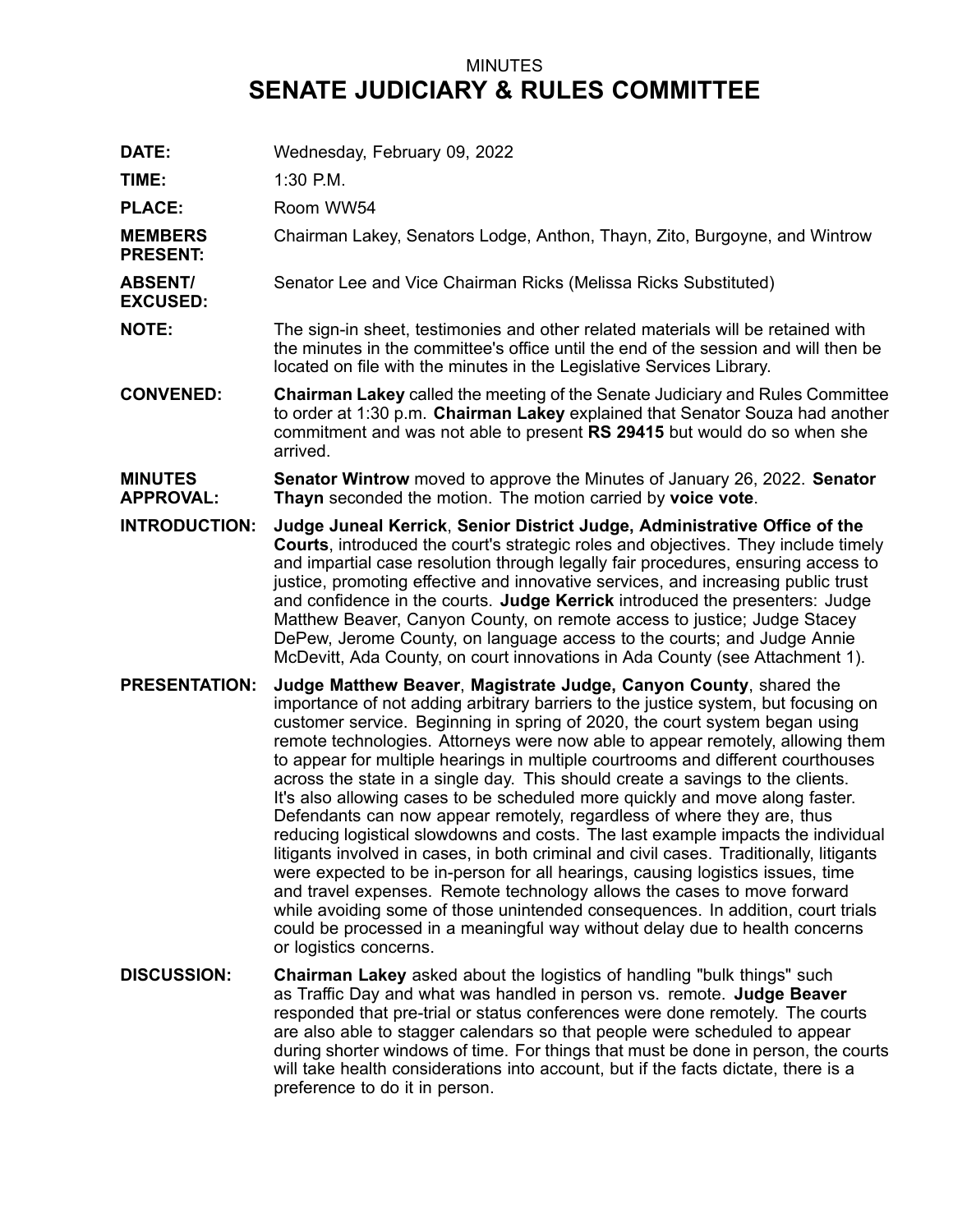A discussion was held among **Chairman Lakey**, and **Senators Burgoyne** and **Wintrow** relating to several aspects of remote vs. in person participation. **Judge Beaver** commented that judges have much discretion in how remote vs. in person was used and zoom meetings were <sup>a</sup> great improvement over telephones for remote hearings. He stated that remote usage was not available for jury trials and that the constitutional right to <sup>a</sup> speedy trial was currently suspended by <sup>a</sup> Supreme Court order.

- **PRESENTATION: Judge Stacey DePew**, **Magistrate Judge, Jerome County**, stated that she would be addressing the request for additional funds for language access in the 3rd, 4th and 6th judicial districts. **Judge DePew** said that the court had <sup>a</sup> responsibility to ensure that individuals can communicate fully in English regardless of why they are accessing the courts, and there were several federal and state laws relating to that responsibility. Some of the technology and resources that could assist in complying with those regulations were very costly, and some of the small counties have difficulty with those costs. Interpreters who work with the courts undergo specific training and certification requirements to meet the standards set forth by the Idaho Supreme Court. Court interpreters were there to ensure that those appearing before the court could fully communicate and meaningfully participate in the court process. Between March 2021 and September 2021, there were over 8,000 hearings that required interpreters in Idaho, and 43 languages were requested. Zoom had assisted with some of those requests, but it doesn't allow for simultaneous interpretation. The cost for interpreter services continues to increase. Counties try to budget for interpreters, but it takes one case and the need for multiple interpreters, in <sup>a</sup> language other than Spanish, to completely wipe out <sup>a</sup> county's budget for these types of resources.
- **DISCUSSION: Senator Lee** commented that although someone may consider themselves proficient in the language, it's incumbent upon our judges to recognize that they may need to offer these services even when someone is not requesting them. **Judge DePew** responded that although there was <sup>a</sup> cost associated and it may take more time, using interpreters could help improve the process.

**Senator Burgoyne** asked if there was an increasing need for additional language interpreters. **Judge DePew** responded there were very unique languages that required out-of-state interpreters. The judiciary were trying to train in state and encourage certification where they could. She added the more they use certified interpreters and the more education the judiciary had, the more they were able to make the process run smoothly.

**Chairman Lakey** asked how the additional funding would be used at the ground level. **Judge DePew** responded that the funds would be used to cover the additional costs of hiring interpreters when the county budget was gone. In the 6th district, they were utilizing it to cover technology for deaf and hard of hearing individuals.

**Chairman Lakey** stated Senator Souza would now present **RS 29415**.

- **RS 29415 Senator Mary Souza**, **District 4**, explained that **RS 29415** gives <sup>a</sup> right for the Idaho Legislature to intervene in legal challenges on any Idaho statute in the future. The Legislature has the right, not the requirement, to intervene in any case questioning the constitutionality or the federal preemption of <sup>a</sup> statute in Idaho.
- **MOTION: Senator Lee** moved to send **RS 29415** to print. **Senator Thayn** seconded the motion. The motion carried by **voice vote**.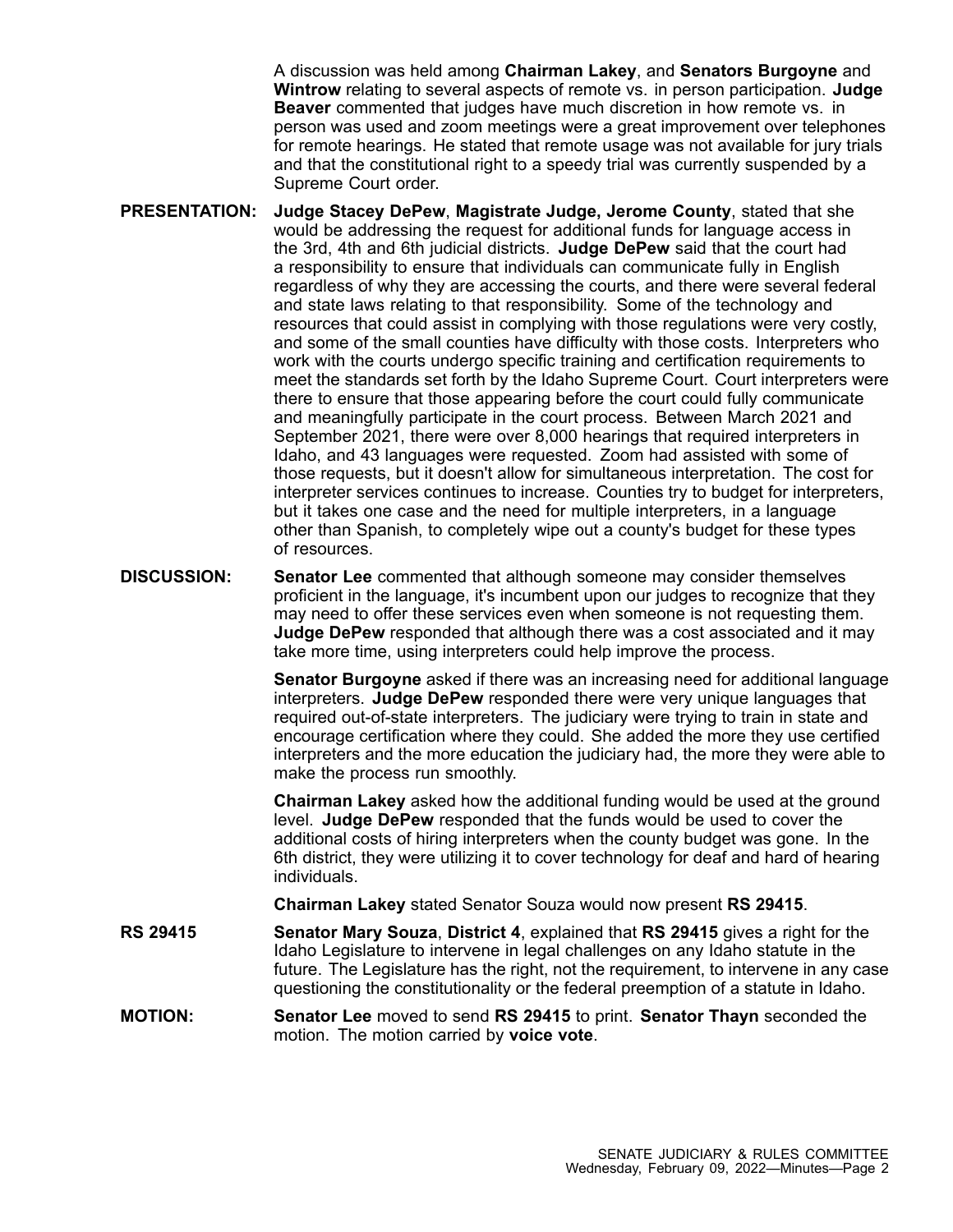| <b>PRESENTATION:</b> | Judge McDevitt explained the innovations implemented in Ada County. As<br>population had increased, it had become increasingly difficult to ensure a timely<br>resolution of cases. In warrants court, when a defendant fails to appear in court,<br>the court issues a warrant for the defendant's arrest to appear in court at a future<br>date. The new process was that if a defendant misses court, he or she contacts<br>the courthouse or their attorney. Depending upon what time a person called or<br>came in, they could get before the judge on that same day. The Warrants Court<br>involved a judge, a prosecutor and a defense attorney. Everyone got together,<br>discussed the issues, and at that phase some of the cases could be resolved.<br>The benefits of the Warrants Court were that it moves cases forward, which<br>brings finality for both defendants and crime victims. It reduced jail workload<br>and overcrowding and reduced jail costs to society. The next innovation was<br>interdisciplinary settlement conferences, which were geared towards resolving<br>high conflict custody cases without the need for a trial. It was a voluntary process<br>and had been done virtually. It involved the presiding judge, the parties and<br>their attorney, and a neutral attorney and a clinician with experience in child<br>development or other family areas. It was more of an informal process where<br>litigants got to tell their story and talk to a judge outside of a high conflict trial.<br>There was more opportunity to control the outcome through negotiation. It had<br>reduced conflict for the families, and it had saved time for the courts. |
|----------------------|----------------------------------------------------------------------------------------------------------------------------------------------------------------------------------------------------------------------------------------------------------------------------------------------------------------------------------------------------------------------------------------------------------------------------------------------------------------------------------------------------------------------------------------------------------------------------------------------------------------------------------------------------------------------------------------------------------------------------------------------------------------------------------------------------------------------------------------------------------------------------------------------------------------------------------------------------------------------------------------------------------------------------------------------------------------------------------------------------------------------------------------------------------------------------------------------------------------------------------------------------------------------------------------------------------------------------------------------------------------------------------------------------------------------------------------------------------------------------------------------------------------------------------------------------------------------------------------------------------------------------------------------------------------------------------------------------|
| <b>DISCUSSION:</b>   | <b>Chairman Lakey</b> asked questions relating to the warrant courts and                                                                                                                                                                                                                                                                                                                                                                                                                                                                                                                                                                                                                                                                                                                                                                                                                                                                                                                                                                                                                                                                                                                                                                                                                                                                                                                                                                                                                                                                                                                                                                                                                           |

**DISCUSSION: Chairman Lakey** asked questions relating to the warrant courts and interdisciplinary settlement conferences. **Judge McDevitt** stated that judges did have the discretion for someone to participate in warrants court but currently they were only doing misdemeanor cases. Neutral attorneys for the interdisciplinary settlement conferences had been the director of Family Court Services.

> **Senator Lee** asked if <sup>a</sup> court reporter was used for high conflict custody cases. **Judge McDevitt** responded they did not use court reporters, they rely on audio and notes. The cost of court reporters was prohibitive and were only used when they were specifically requested.

**Senator Burgoyne** questioned some aspects of the combination roles of judge and mediator working together in the interdisciplinary settlement conferences. **Judge McDevitt** explained that the litigants were aware that mediation was taking place with the judge. Judges do work to bring parties together and often the parties were very anxious to hear what the judge proposed.

**Chairman Lakey** explained that minutes approval from Senator Lodge would be next on the Agenda.

- **MINUTES: Senator Lodge** moved to approve the minutes of January 19, 2022. **Senator Wintrow** seconded the motion. The motion carried by **voice vote**.
- **PASSED THE GAVEL** Chairman Lakey passed the gavel to Senator Thayn.
- **H 444 Chairman Lakey** explained **H 444** enhances liability protections related to the corona virus and claims against business owners. It provides an enhanced standard for liability instead of negligence. It clarifies that there is no application related to workers compensation. This was another one year extension.
- **MOTION: Senator Lodge** moved to send **H 444** to the floor with <sup>a</sup> **do pass** recommendation. **Senator Burgoyne** stated that he opposed limited liability bills and wished to be recorded as voting **nay**. The motion passed by **voice vote**.
- **PASSED THE GAVEL** Senator Thayn passed the gavel to Chairman Lakey.
- **ADJOURNED:** There being no further business at this time, **Chairman Lakey** adjourned the meeting at 2:40 p.m.